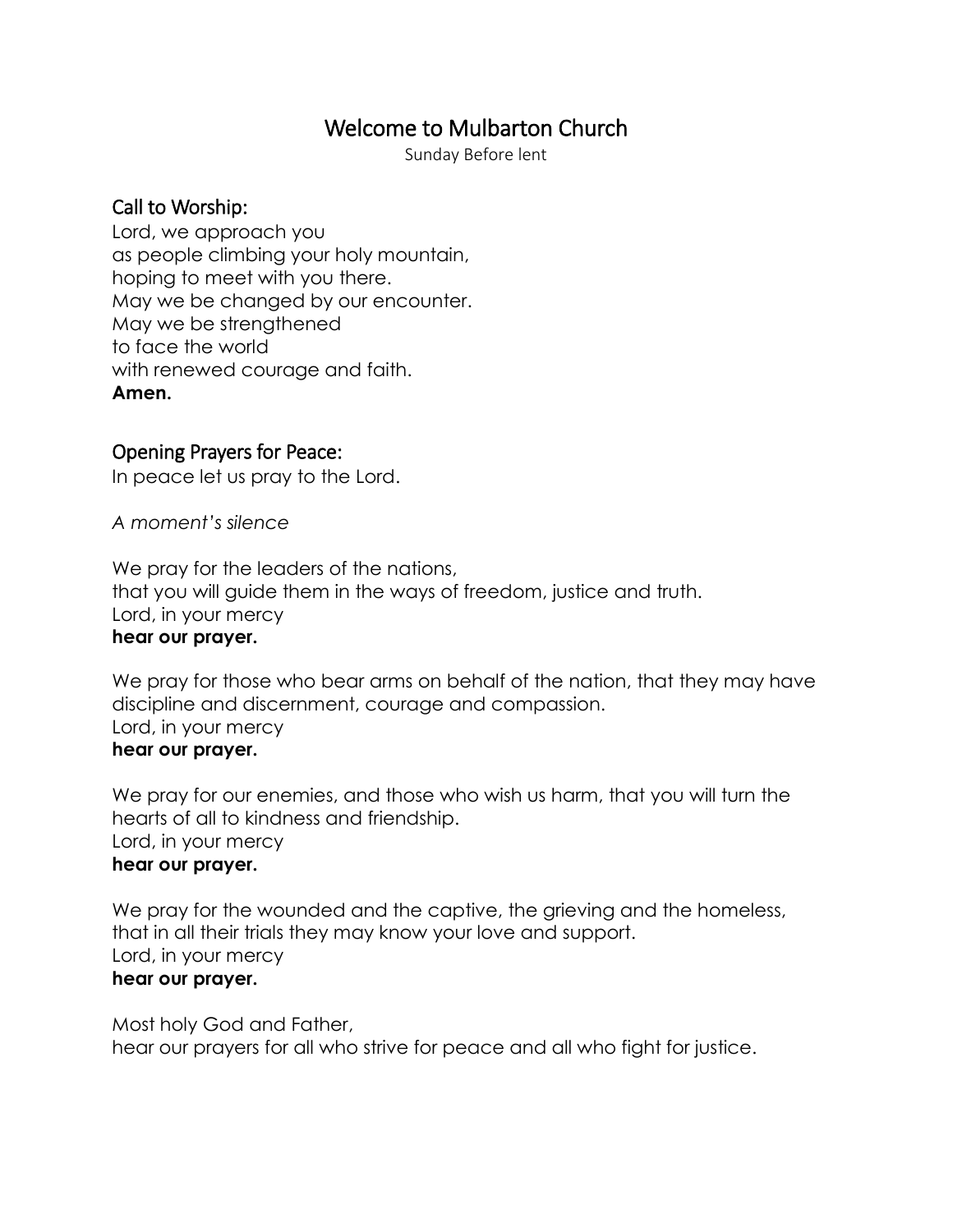**Help us, who today remember the cost of war, to work for a better tomorrow; and, as we commend to you lives lost in terror and conflict, bring us all, in the end, to the peace of your presence; through Christ our Lord. Amen.**

Song: Be still Be still, for the presence of the Lord, The Holy One is here; Come bow before Him now With reverence and fear. In Him no sin is found, We stand on holy ground; Be still, for the presence of the Lord, The Holy One is here.

#### *Verse 2*

Be still, for the glory of the Lord Is shining all around; He burns with holy fire, With splendour He is crowned. How awesome is the sight, Our radiant King of light! Be still, for the glory of the Lord Is shining all around.

#### *Verse 3*

Be still, for the power of the Lord Is moving in this place; He comes to cleanse and heal, To minister His grace. No work too hard for Him, In faith receive from Him; Be still, for the power of the Lord Is moving in this place.

David J. Evans. Copyright © 1986 Kingsway's Thankyou Music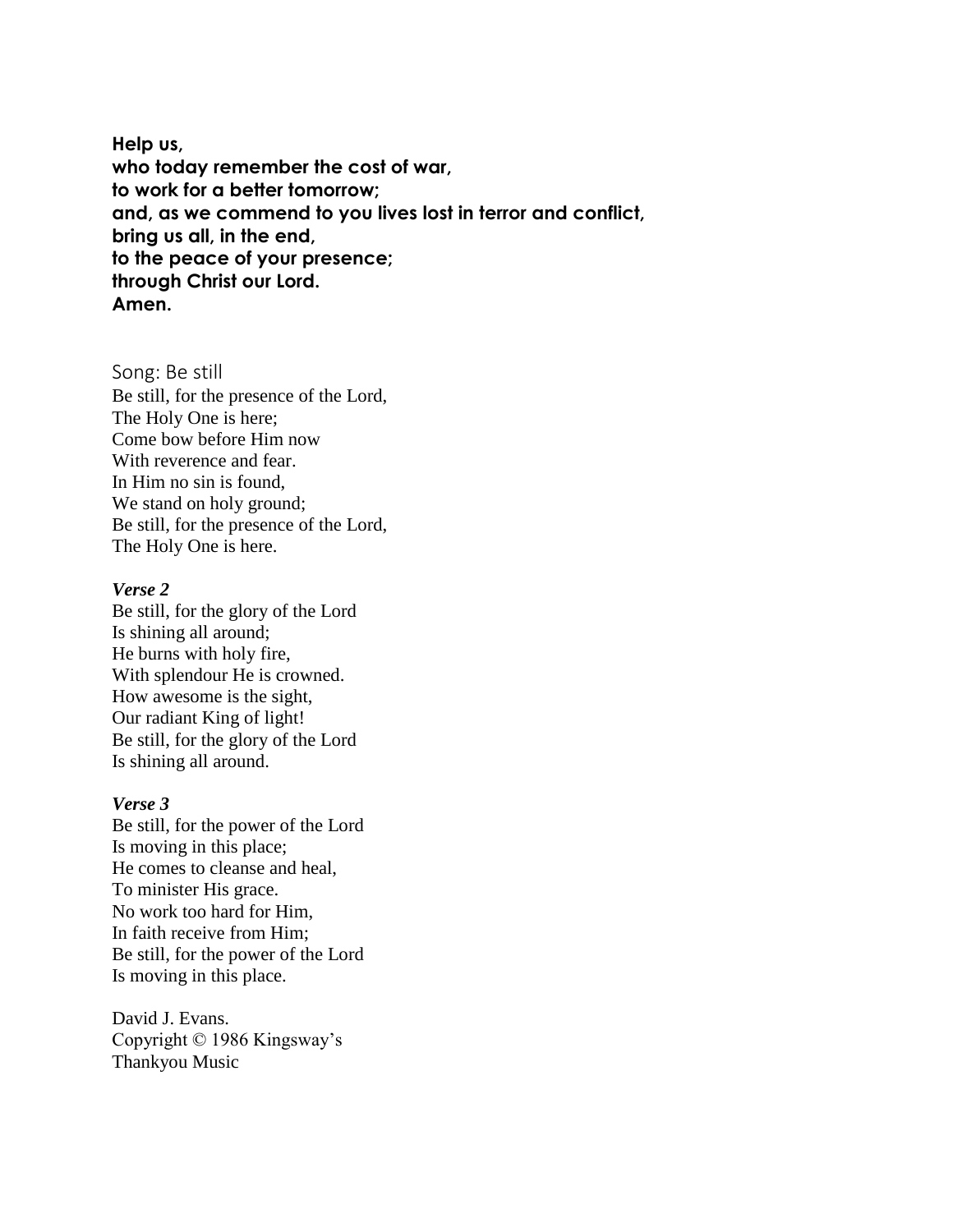Intro Activity: The Mountain Top Experience Discussion on experiences of our lives we haven't wanted to end

### (Sorry Prayers) Confession:

Jesus Christ, risen Master and triumphant Lord, we come to you in sorrow for our sins, and confess to you our weakness and unbelief.

We have lived by our own strength, and not by the power of your resurrection. Lord, forgive us.

### **All: Help us to walk in your ways.**

We have lived by the light of our own eyes, as faithless and not believing. Lord, forgive us.

### **All: Help us to walk in your ways.**

We have lived for this world alone, and doubted our home in heaven. Lord, forgive us.

#### **All: Help us to walk in your ways.**

#### (Affirmation of our forgiveness) Absolution:

May the Father forgive us by the death of his Son and strengthen us to live in the power of the Spirit all our days.

### **All: Amen.**

Baptism of Annabelle Pippa Hyde

#### The Liturgy of Baptism:

*The minister prays*

Heavenly Father, by the power of your Holy Spirit you give to your faithful people new life in the water of baptism. Guide and strengthen us by the same Spirit, that we who are born again may serve you in faith and love, and grow into the full stature of your Son, Jesus Christ, who is alive and reigns with you in the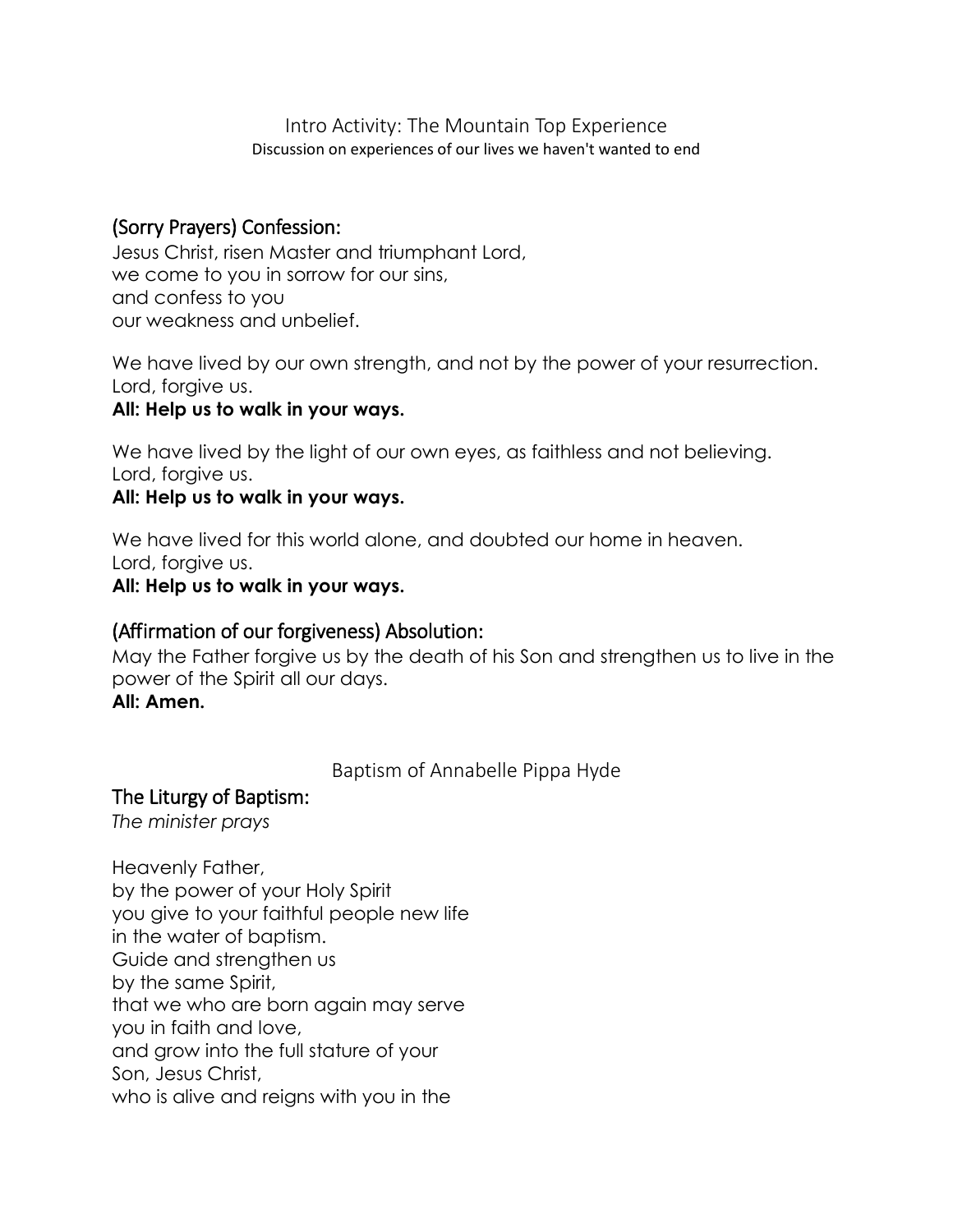unity of the Holy Spirit now and for ever. **All: Amen.**

*The minister addresses the whole congregation* Faith is the gift of God to his people. In baptism the Lord is adding to our number those whom he is calling. People of God, will you welcome this child and uphold her in her new life in Christ? **All: With the help of God, we will.**

*The minister addresses the parents and godparents*

Parents and godparents, Lydia, James, Kirsty, Natalie, Matthew, the Church receives this child with joy. Today we are trusting God for her growth in faith.

Will you pray for her, draw her by your example into the community of faith and walk with her in the way of Christ?

### *Parents and Godparents:*  **With the help of God, we will.**

In baptism Annabelle begins her journey in faith. You speak for her today. Will you care for her, and help her to take her place within the life and worship of Christ's Church? *Parents and Godparents:*  **With the help of God, we will.**

*A large candle is lit. The president*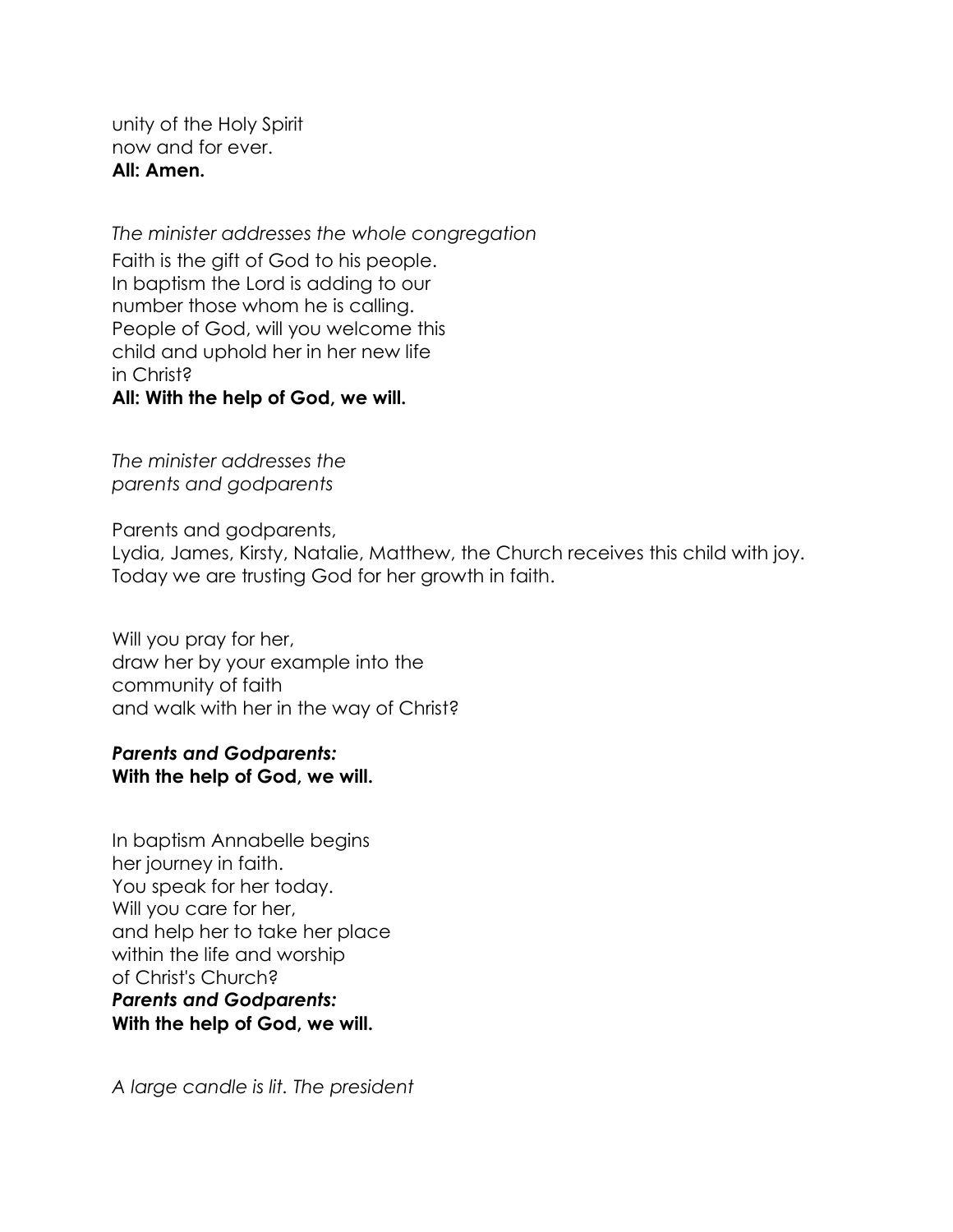*addresses the parents and godparents*

In baptism, God calls us out of darkness into his marvellous light. To follow Christ means dying to sin and rising to new life with him.

Therefore I ask:

Do you turn to Christ? **I turn to Christ.**

Do you repent of your sins? **I repent of my sins.**

Do you renounce evil? **I renounce evil.**

### The Signing of the Cross:

*The minister make the sign of the cross on Annabelle's forehead, saying:*

*Annabelle*, Christ claims you for his own. Receive the sign of his cross.

*Annabelle*, do not be ashamed to confess the faith of Christ crucified.

**All: Fight valiantly as a disciple of Christ against sin, the world and the devil, And remain faithful to Christ to the end of your life.**

*Annabelle receives a blessing, with these words:* May almighty God deliver you from the powers of darkness, restore in you the image of his glory, and lead you in the light and obedience of Christ. **All: Amen.**

### Song: One more step along the world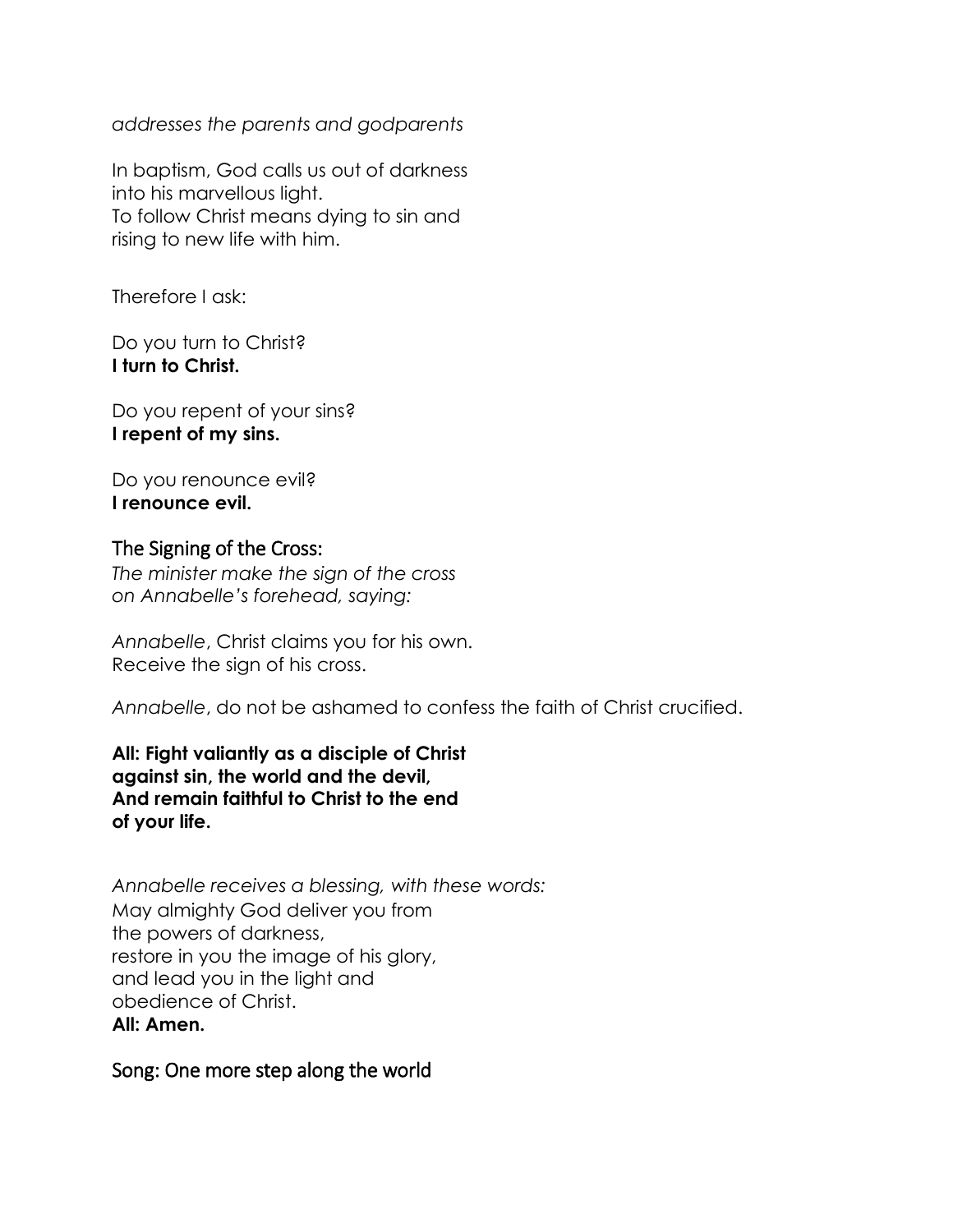One more step along the world I go, One more step along the world I go; From the old things to the new, Keep me travelling along with you: *And it's from the old I travel to the new; Keep me travelling along with you.*

Round the corners of the world I turn, More and more about the world I learn; All the new things that I see You'll be looking at along with me. *And it's from the old I travel to the new; Keep me travelling along with you.*

As I travel through the bad and good, Keep me travelling the way I should. Where I see no way to go, You'll be telling me the way, I know. *And it's from the old I travel to the new; Keep me travelling along with you.*

Give me courage when the world is rough, Keep me loving though the world is tough; Leap and sing in all I do, Keep me travelling along with you: *And it's from the old I travel to the new; Keep me travelling along with you.*

You are older than the world can be, You are younger than the life in me; Ever old and ever new, Keep me travelling along with you: *And it's from the old I travel to the new; Keep me travelling along with you.*

Sydney Carter, Words and music © 1971 Stainer & Bell

#### Prayer over the water:

*The minister, candidate, parents and Godparents gather at the baptismal font. The minister stands before the water of baptism and says*

Praise God who made heaven and earth, **All: who keeps his promise for ever.**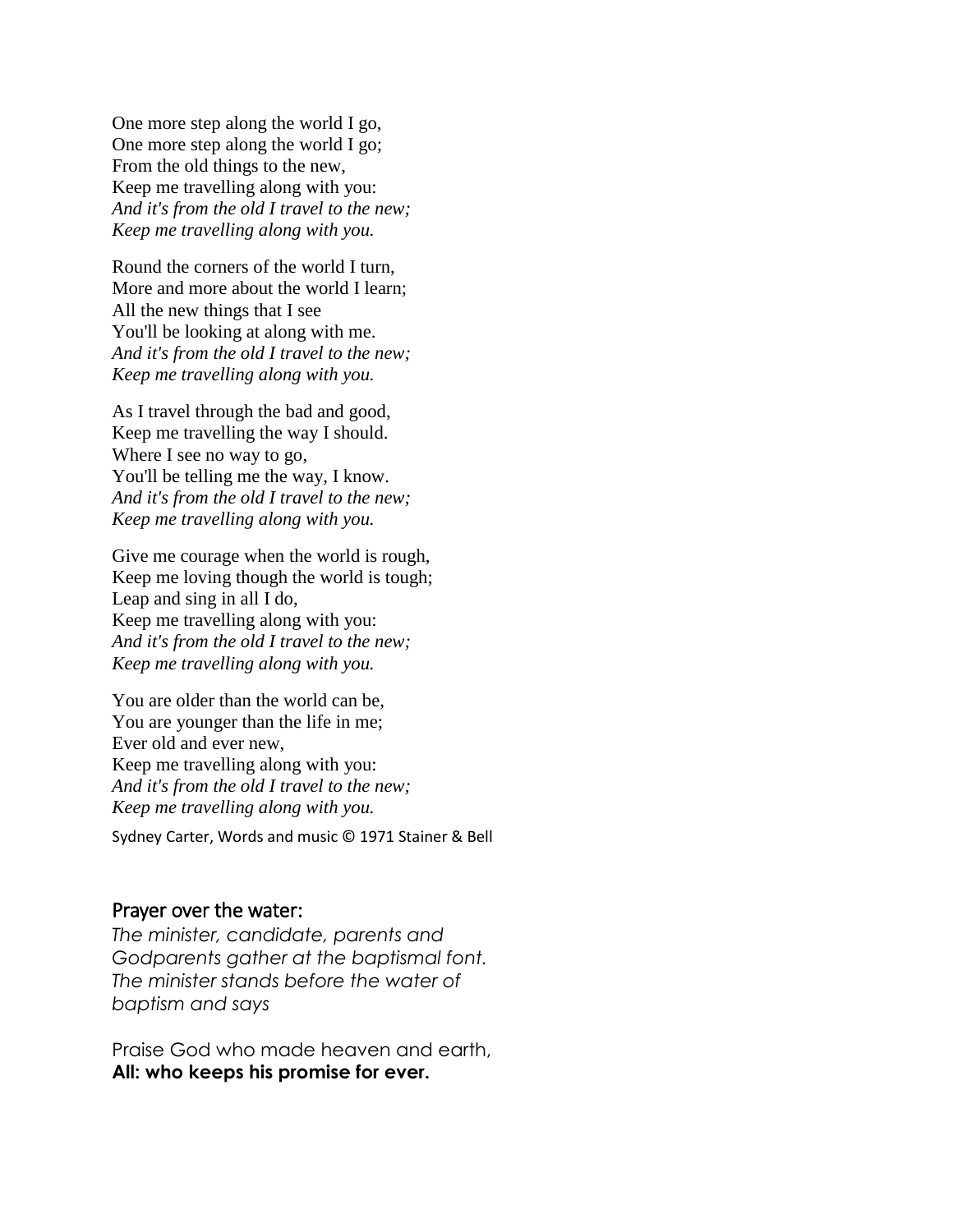Let us give thanks to the Lord our God. **All: It is right to give thanks and praise.** We thank you, almighty God, for the gift of water to sustain, refresh and cleanse all life. Over water the Holy Spirit moved in the beginning of creation.

Through water you led

the children of Israel

from slavery in Egypt to freedom in the Promised Land.

In water your Son Jesus received the

baptism of John

and was anointed by the Holy Spirit as

the Messiah, the Christ,

to lead us from the death of sin to

newness of life.

We thank you, Father,

for the water of baptism.

It symbolises our burial

with Christ in his death;

Our sharing in his resurrection;

And our rebirth by the Holy Spirit.

Therefore, in joyful obedience to your Son,

we baptize into his fellowship

those who come to him in faith.

Now sanctify this water that, by the

power of your Holy Spirit,

those who are baptised in it may know

cleansing and new birth.

Renewed in your image,

may they walk by the light of faith

and continue for ever in the risen life

of Jesus Christ our Lord;

to whom with you and the Holy Spirit

be all honour and glory,

now and for ever.

**All: Amen.**

The Profession of Faith: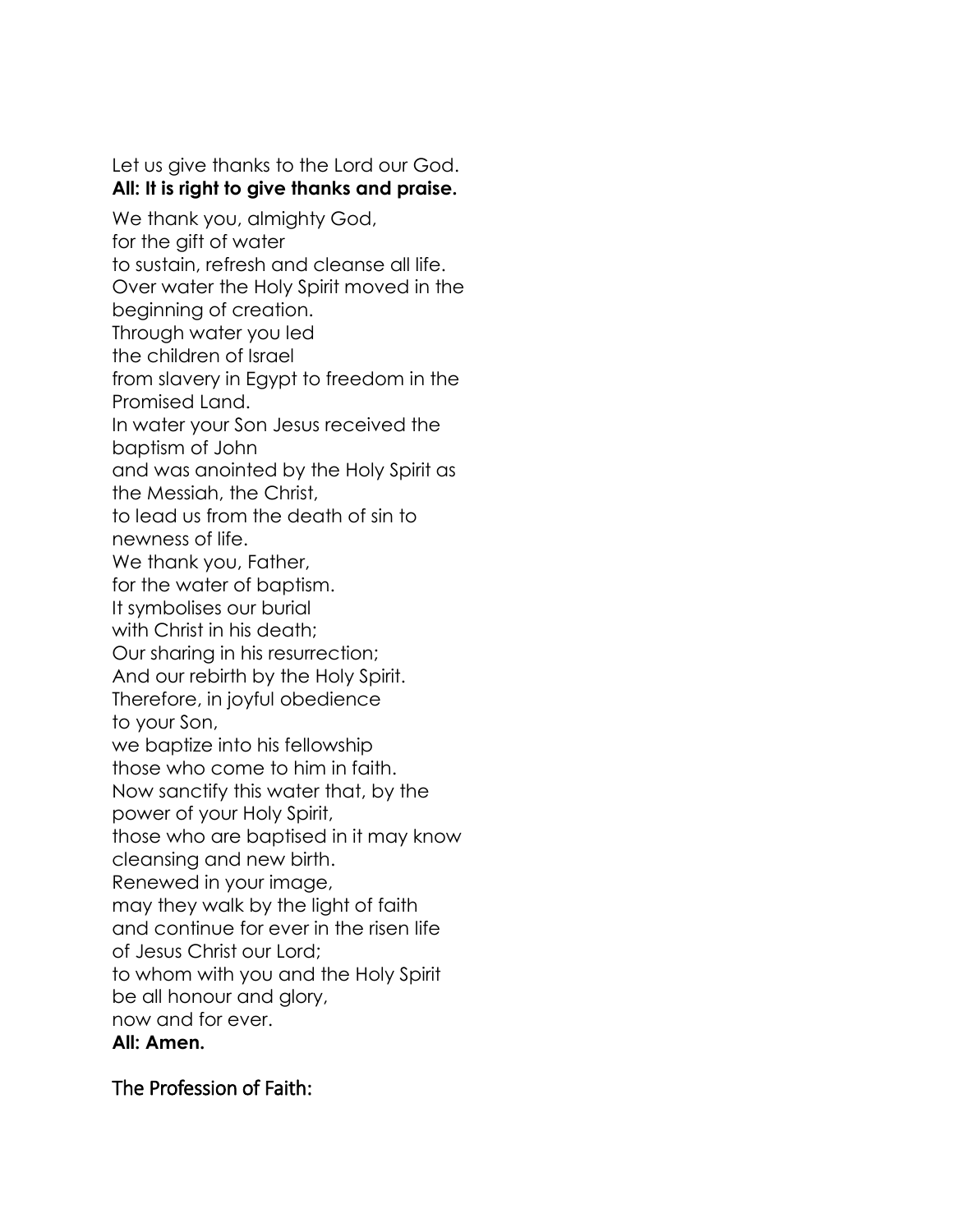*The minister addresses the congregation* Brothers and sisters, I ask you to profess the faith of the Church.

Do you believe and trust in God the Father, source of all being and life, the one for whom we exist? **All: We believe and trust in him.**

Do you believe and trust in his Son, Jesus Christ, who redeemed the world? **All: We believe and trust in him.**

Do you believe and trust in his Holy Spirit, who gives life to the people of God? **All: We believe and trust in him.**

This is the faith of the Church. **All: This is our faith. We believe and trust in one God, Father, Son and Holy Spirit. Amen.**

### The Baptism:

*The ministers pour water on Annabelle, saying: Annabelle Pippa*, I baptize you in the name of the Father, and of the Son, and of the Holy Spirit. **All: Amen.**

May God, who has received you by baptism into his Church, pour upon you the riches of his grace, that within the company of Christ's pilgrim people you may daily be renewed by his anointing Spirit, and come to the inheritance of the saints in glory. **All: Amen.**

### *The minister addresses the congregation, parents and godparents, saying*

We have brought this child to baptism knowing that Jesus died and rose again for her and trusting in the promise that God hears and answers prayer. We have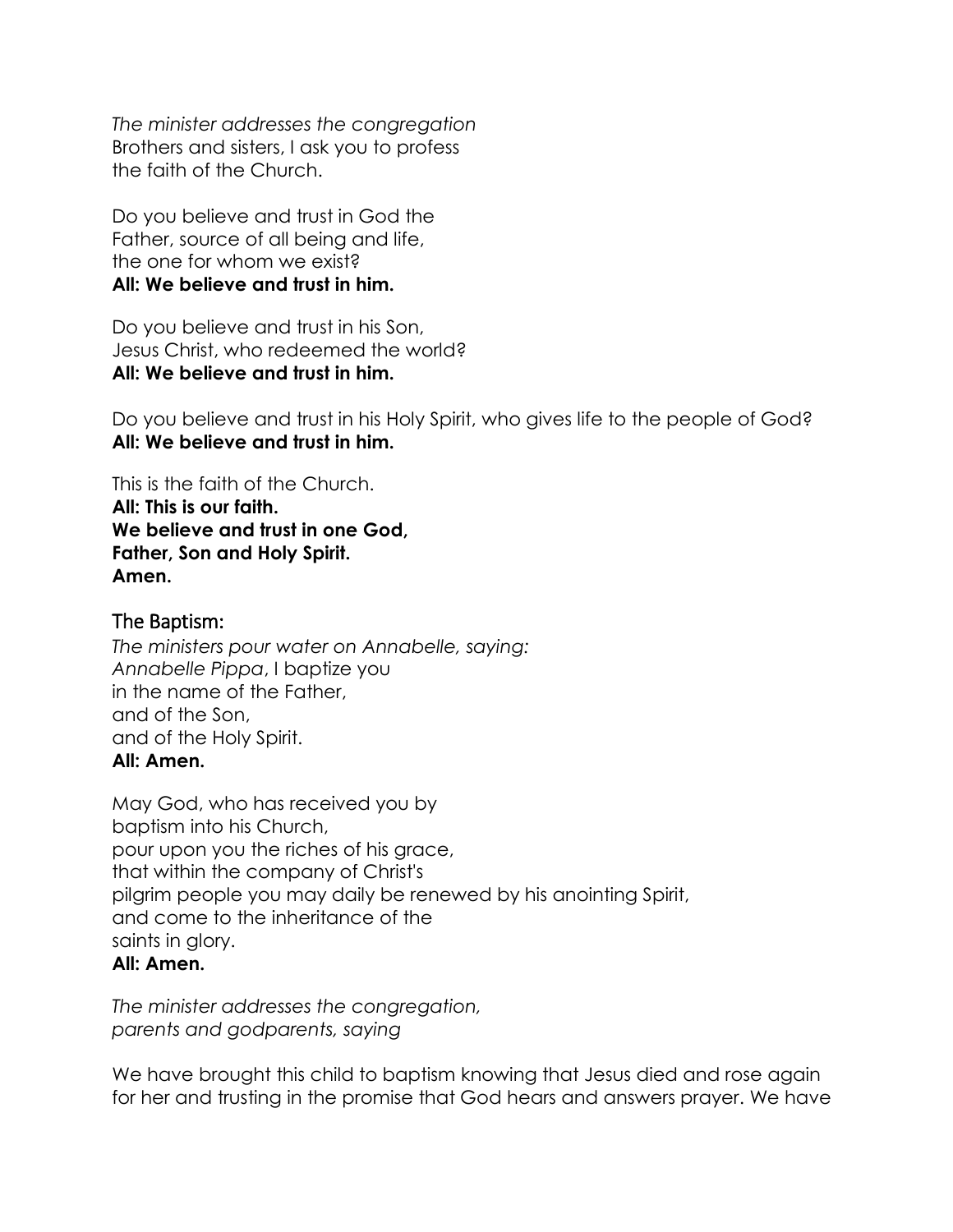prayed that in Jesus Christ she will know the forgiveness of her sins and the new life of the Spirit.

As she grows up, she will need the help and encouragement of the Christian community, so that she may learn to know God in public worship and private prayer, follow Jesus Christ in the life of faith, serve her neighbours after the example of Christ, and in due course come to confirmation. Therefore let us bear this child in our prayers and let us welcome her now*.*

#### The Welcome:

There is one Lord, one faith, one baptism. By one Spirit we are all baptised into one body.

**All: We welcome you into the fellowship of faith; we are children of the same heavenly Father; we welcome you.**

### Presentations:

*A certificate, holding cross and children's bible are presented to the newly baptised with the words:*

Receive this book. It is the good news of God's love. Take it as your guide.

*A lit candle is presented to the newly baptised with the words:* You have received the light of Christ; walk in this light all the days of your life.

### **All: Shine as a light in the world to the glory of God the Father.**

### Prayer for Children & Carers

Faithful and loving God, bless those who care for Annabelle and all children and grant them your gifts of love,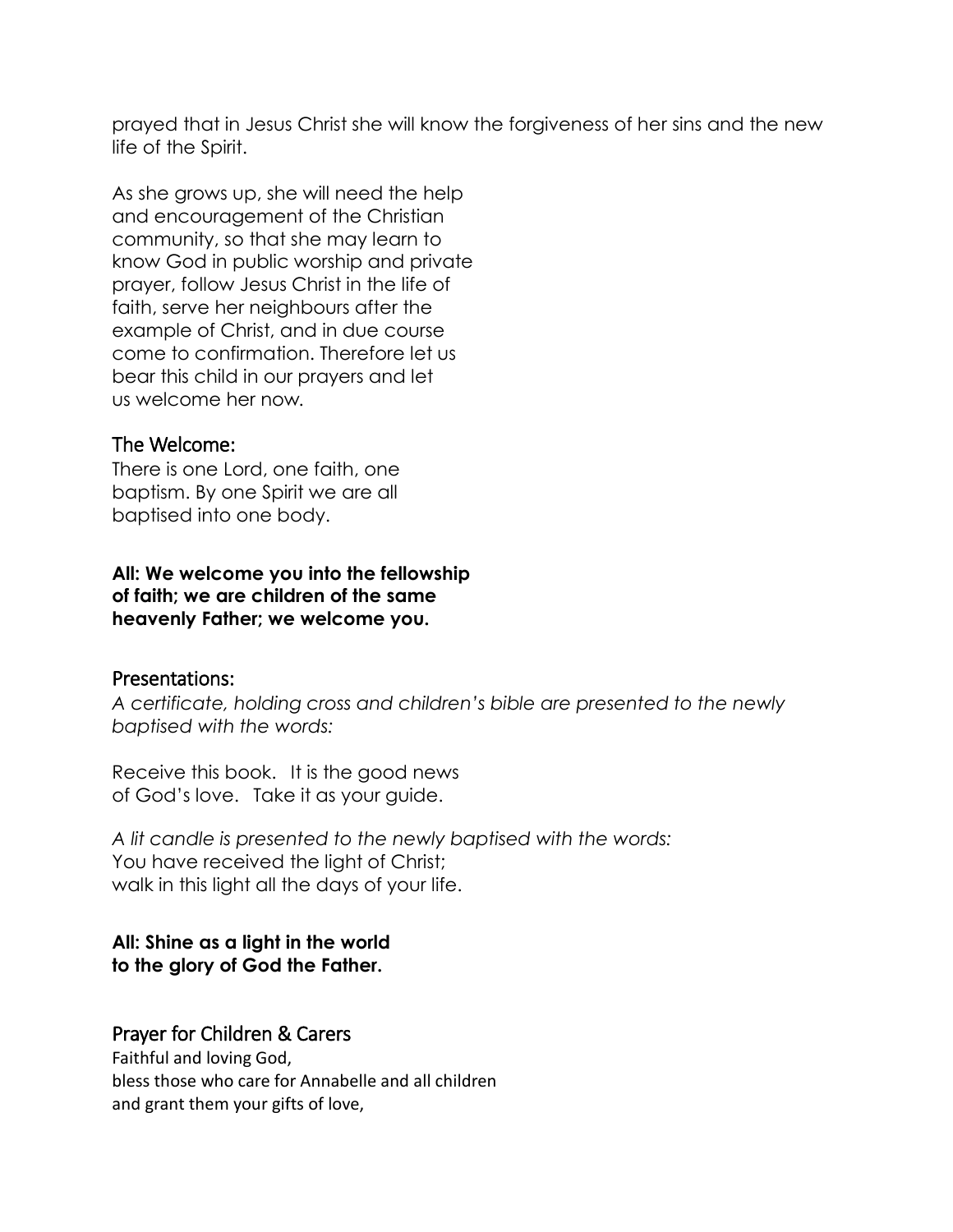wisdom and faith. Pour upon them your healing and reconciling love, and protect their homes from all evil. Fill them with the light of your presence and establish them in the joy of your kingdom, through Jesus Christ our Lord. **Amen.**

### Prayer for the Baptised

God of grace and life, in your love you have given us a place among your people; keep us faithful to our baptism, and prepare us for that glorious day when the whole creation will be made perfect in your Son our Saviour Jesus Christ. **Amen.**

## Song: Shine from the inside out

Shine from the inside out That the world will see you live in me Shine from the inside out That the world will see you live in me

You know me and you love me You fill me, so send me to...

Know me, love me, fill me, send me Know me, love me, fill me, send me Know me, love me, fill me, send me Shine

CCLI #:5186505

© 2007 Powerpack (Admin by Amos3music)

# 2 Corinthians 3:12-4:2

 $12$  Therefore, since we have such a hope, we are very bold.  $13$  We are not like Moses, who would put a veil over his face to prevent the Israelites from seeing the end of what was passing away.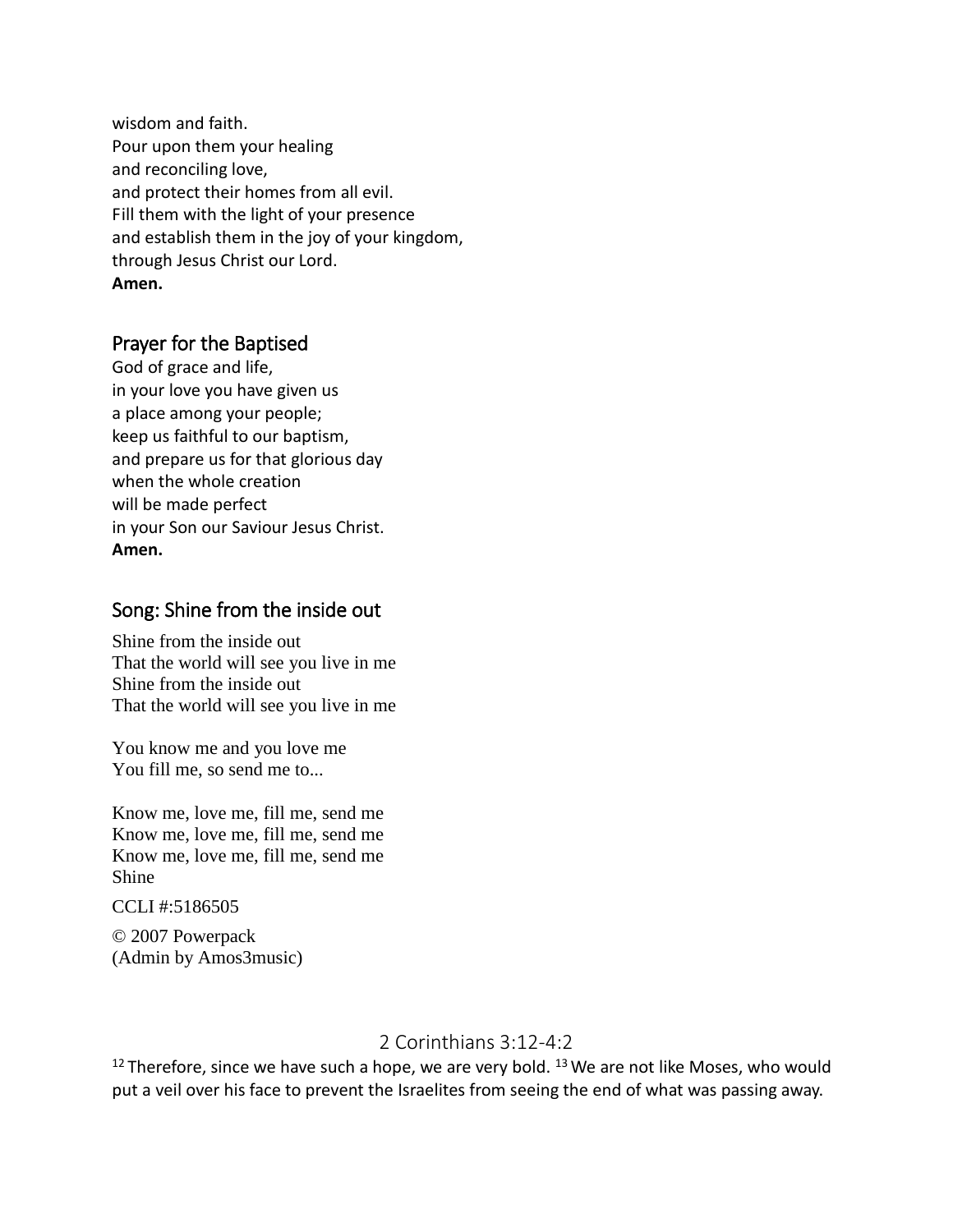$14$  But their minds were made dull, for to this day the same veil remains when the old covenant is read. It has not been removed, because only in Christ is it taken away. <sup>15</sup> Even to this day when Moses is read, a veil covers their hearts.  $^{16}$  But whenever anyone turns to the Lord, the veil is taken away. <sup>17</sup> Now the Lord is the Spirit, and where the Spirit of the Lord is, there is freedom.

 $18$  And we all, who with unveiled faces contemplate the Lord's glory, are being transformed into his image with ever-increasing glory, which comes from the Lord, who is the Spirit. 4 Therefore, since through God's mercy we have this ministry, we do not lose heart.  $2$  Rather, we have renounced secret and shameful ways; we do not use deception, nor do we distort the word of God. On the contrary, by setting forth the truth plainly we commend ourselves to everyone's conscience in the sight of God.

### Luke 9.28-36

<sup>28</sup> About eight days after Jesus said this, he took Peter, John and James with him and went up onto a mountain to pray. <sup>29</sup> As he was praying, the appearance of his face changed, and his clothes became as bright as a flash of lightning. <sup>30</sup> Two men, Moses and Elijah, appeared in glorious splendor, talking with Jesus.  $31$  They spoke about his departure, which he was about to bring to fulfillment at Jerusalem. <sup>32</sup> Peter and his companions were very sleepy, but when they became fully awake, they saw his glory and the two men standing with him.

<sup>33</sup> As the men were leaving Jesus, Peter said to him, "Master, it is good for us to be here. Let us put up three shelters—one for you, one for Moses and one for Elijah." (He did not know what he was saying.)

 $34$  While he was speaking, a cloud appeared and covered them, and they were afraid as they entered the cloud. <sup>35</sup> A voice came from the cloud, saying, "This is my Son, whom I have chosen; listen to him." <sup>36</sup> When the voice had spoken, they found that Jesus was alone. The disciples kept this to themselves and did not tell anyone at that time what they had seen.

# TALK: Perspective and Peace

# Our Prayers

**Father God**

**We pray for Annabelle and her family as they start this journey of faith together.** 

**Please be their guide and protector.**

**Help all of us in our own journey of faith to keep to your paths.**

**Amen**

**Lord Jesus**

**We thank you for our local school and for sustaining the staff, governors and children during this last week as they experienced an OFSTED inspection.**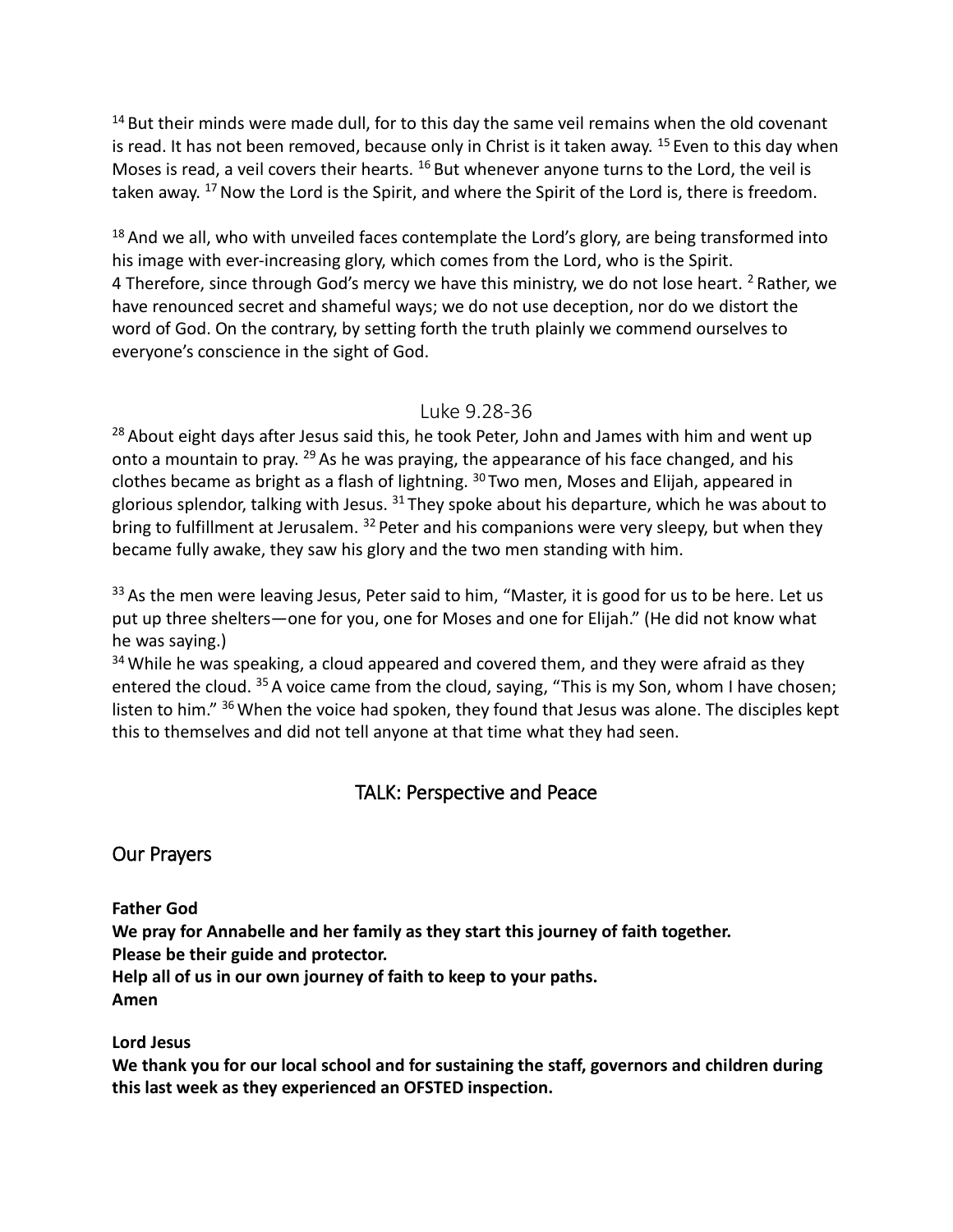**We ask that you will also guide the governors this week as they interview for the new headteacher. Amen**

#### **God of all comfort**

**We pray for all those who are feeling sad or unwell this week.**

**Please be close to them and those who are supporting them. Give them strength and healing. We pray specifically for David Pollard's family during this time of grief and preparation for his funeral. May they know your comfort.**

**Amen**

**We pray together this prayer for Ukraine God of peace and justice, we pray for the people of Ukraine today. We pray for peace and the laying down of weapons. We pray for all those who fear for tomorrow, that your Spirit of comfort would draw near to them. We pray for those with power over war or peace. For wisdom, discernment and compassion to guide their decisions. Above all, we pray for all your precious children, at risk and in fear, that you would hold and protect them. We pray in the name of Jesus the Prince of Peace Amen**

Rejoicing in God's new creation, As our Saviour taught us, so we pray **Our Father in heaven, hallowed be your name, your kingdom come, your will be done, on earth as in heaven. Give us today our daily bread. Forgive us our sins as we forgive those who sin against us. Lead us not into temptation but deliver us from evil. For the kingdom, the power, and the glory are yours now and for ever. Amen.**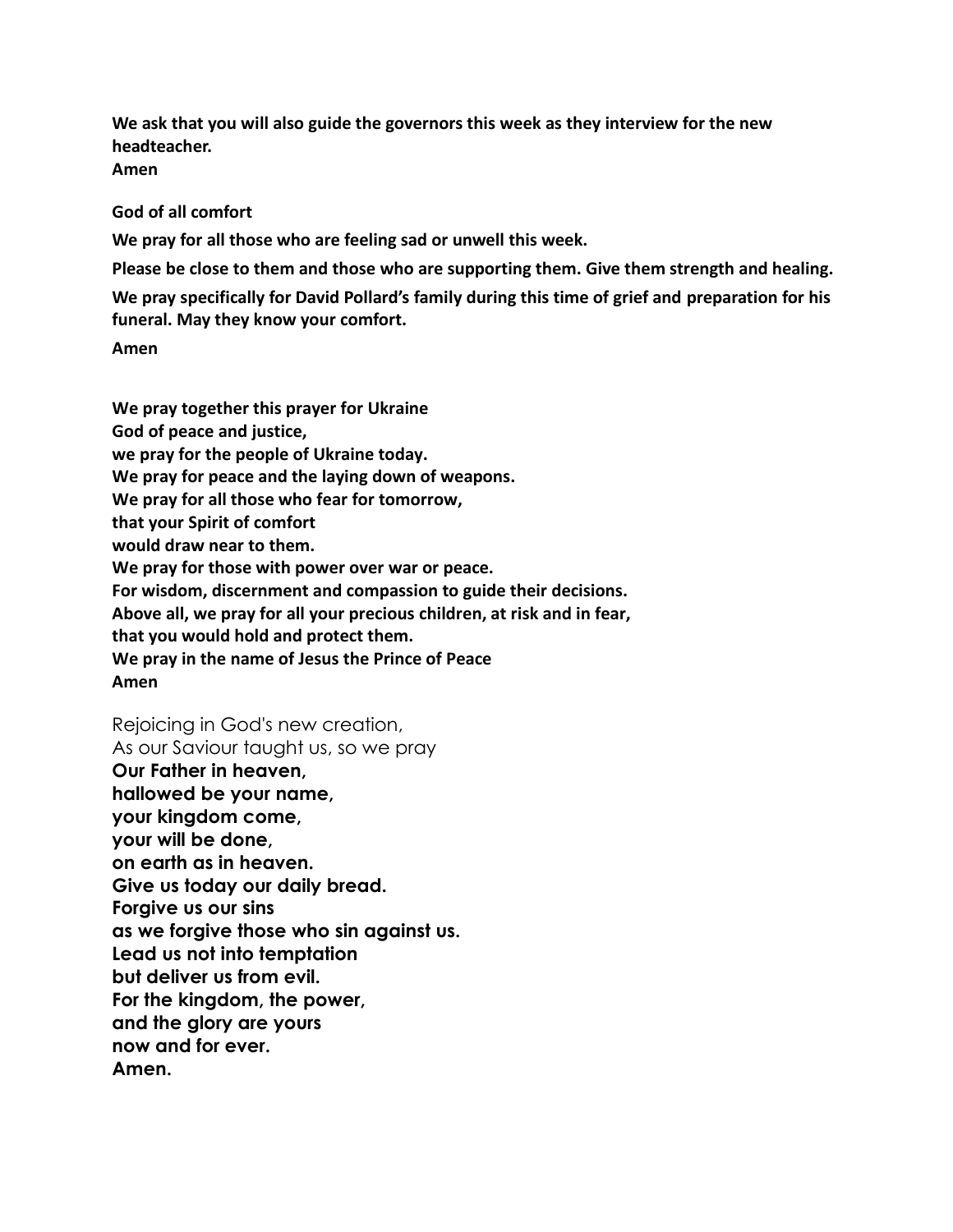# Responding in Prayer: Place a Petal

#### Song: Amazing Grace

#### *Verse 1*

Amazing grace how sweet the sound That saved a wretch like me I once was lost but now I'm found Was blind but now I see

#### *Verse 2*

'Twas grace that taught my heart to fear And grace my fears relieved How precious did that grace appear The hour I first believed

#### *Chorus*

My chains are gone I've been set free My God my Saviour has ransomed me And like a flood His mercy reigns Unending love amazing grace

#### *Verse 3*

The Lord has promised good to me His word my hope secures He will my shield and portion be As long as life endures

#### *Verse 4*

The earth shall soon dissolve like snow The sun forbear to shine But God who called me here below Will be forever mine Will be forever mine You are forever mine

CCLI Song Number 4768151 Chris Tomlin | John Newton | Louie Giglio © 2006 worshiptogether.com songs (Admin. by kingswaysongs.com) sixsteps Music (Admin. by kingswaysongs.com)

### The Blessing:

Christ Jesus, the splendour of the Father and the image of his being,